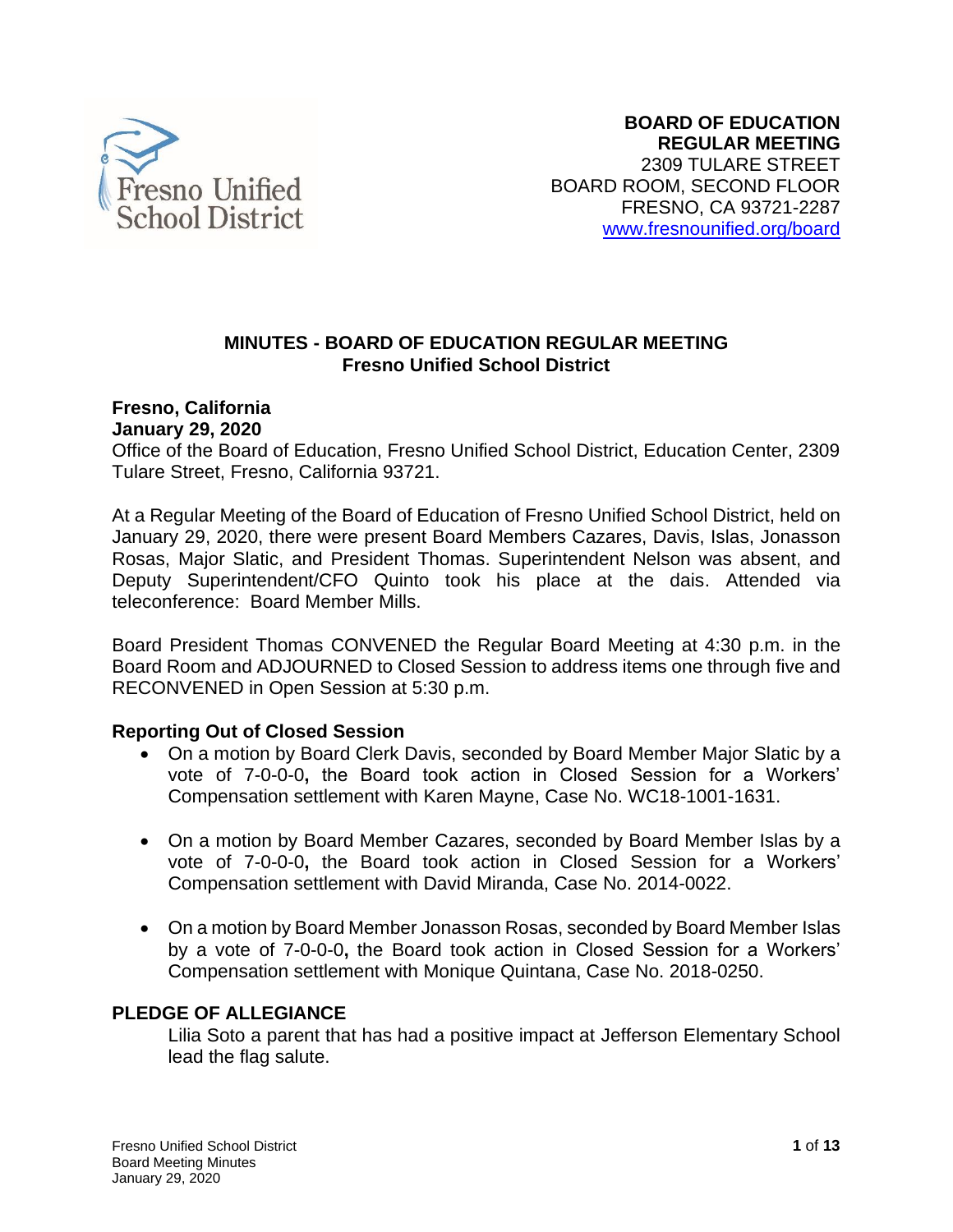#### **HEAR Reports from Student Advisory Representatives**

The Board heard a report from Jonathan Jimenez, student advisory representative from Duncan Polytechnical High School; and, students from Kings Canyon Middle School.

**RECOGNIZE High School Athletic Team for the 2019/20 School Year – Fall Season**  The following Fresno Unified student athletic teams/athletes were recognized for the 2019/20 school year – fall season, which include CIF Central Section Champions and CIF State Qualifiers: Edison High School Girls Cross Country Team - Division 3 Valley Champions/State Qualifiers. Head Coaches – Ramiro Calderon; Sunnyside High School Cross Country Runner - State Qualifier Diego Gonzalez. Head Coach - Glenda Jacobsen; Sunnyside High School Cross Country Runner - Valley Champion/State Qualifier Jessica Valles. Head Coach - Glenda Jacobsen.

#### **HEAR Report from Deputy Superintendent**

- Honored long-time former board member, Janet Ryan. We were saddened to lean of Trustee Ryan's passing just last week and we have her family in our hearts and minds. Trustee Ryan championed our students relentlessly and we are a better system because of her service to the district. The newest building at Hoover High School in Janet's beloved Hoover region was appropriately named in her honor in 2016. She will be missed not only by the Fresno Unified Family, but the entire Fresno Community. In lieu of flowers the Ryan family requested to consider a donation to the Fresno Unified Scholarship District Fund.
- Shared that African American History Month kicks off on February 1. Among many activities, Gaston Middle School will hold their 6th Annual Black History Month program on Monday, February 3, from 6pm - 7pm at the Warnor's Theater. Tickets for the event can be bought at Gaston Middle School or King Elementary – or at the door at the event. Tickets are just \$2.00 for adults and \$1.00 for students with ID. All proceeds go to support our Black Student Union to fund college and career exploration experiences.
- Shared Night Certification Courses at Duncan Polytechnical High School will start in February. All classes are free and are open to all high school seniors and our community members. Medical and Industrial certifications are available including OSHA 10, forklift certification, and many more. There are also opportunities to take introductory classes in welding and heavy truck repair. To learn more or join you must attend the mandatory orientation session on Thursday, February 6 at 5pm in the Duncan cafeteria.
- The February issue of the district newspaper, Building Futures. has all the information you need on measure M, our district's \$325 million dollar school facilities bond measure. More than two-thirds of our schools were built before 1970, and Measure M will generate local funding to modernizations and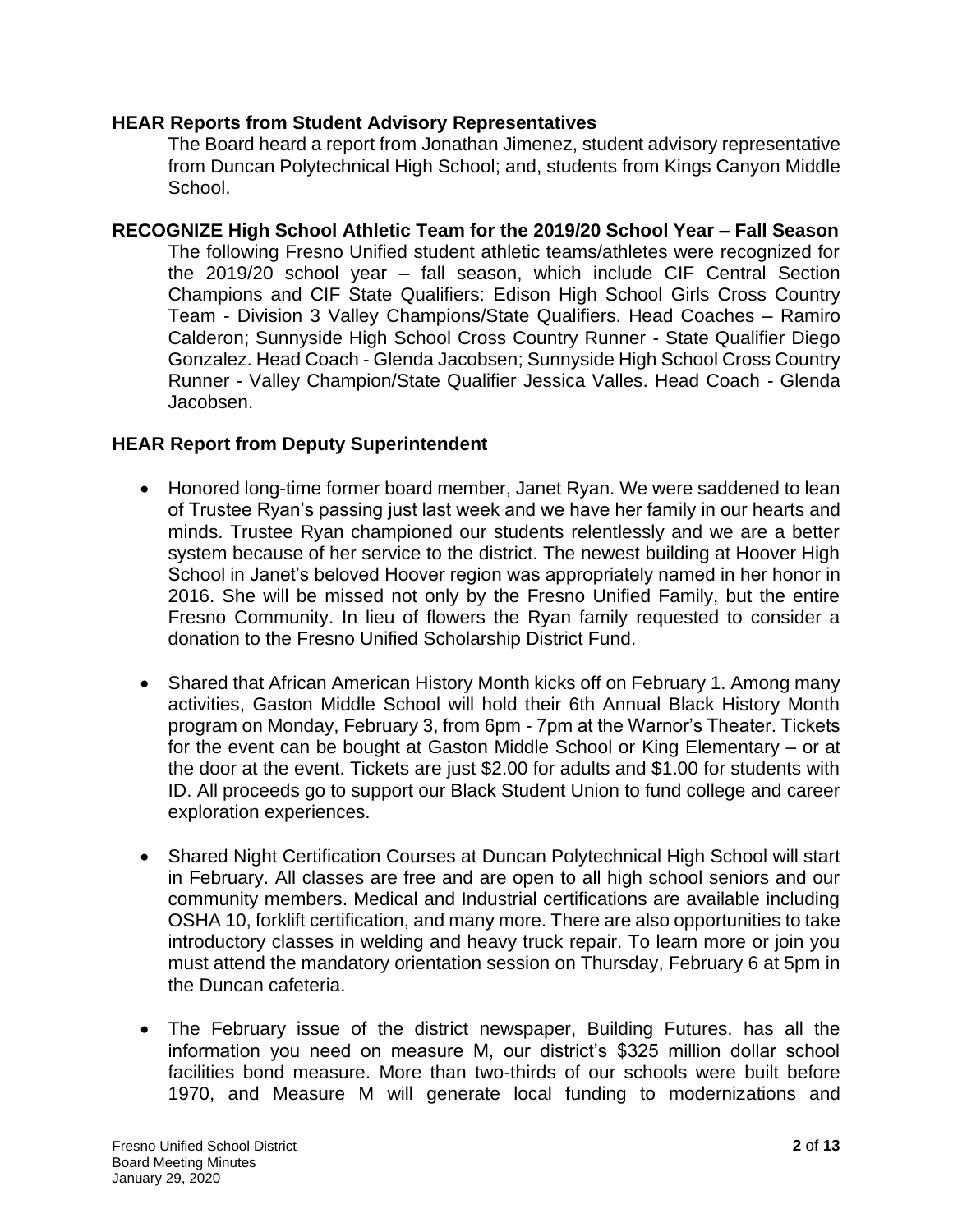improvements to continue providing quality learning environments for our students and teachers.

- Recognized Parent University, Instructional Division and all who were involved in this year's Southeast Asian Family Education Conference on Saturday January 18 at Fresno State. Over 500 students and over 200 parents were in attendance to participate in workshops, hear from Touger Xiong from Minnesota, and receive valuable resources. Special thanks to our partners at The Fresno Center and Fresno State for helping us pull off an incredibly successful event.
- Acknowledged there are still four more opportunities to join LCAP meetings. The next LCAP meeting is at Patiño on February 4, Fresno High on February 13, Roosevelt on February 19, and ending at Sunnyside on February 20.
- Shared last week teams started the pilot deployment of almost 1,000 free hotspots to our high school students through a partnership with the One Million Project foundation – created by the CEO of Sprint.

## **BOARD/SUPERINTENDENT COMMUNICATIONS**

**Member Jonasson Rosas** – Requested link to video mentioned in Duncan Polytechnical High School student advisory representative, Jonathan Jimenez's remarks.

**Member Major Slatic** – Read an email from a staff member from Bullard High School pertaining to commitment to fund campaign.

**Member Davis** – Offered condolences to the Janet Ryan family. Acknowledged Member Ryan's work on behalf of students and student board members.

**Board President Thomas** – Made a request for people within the district system to treat students with love and respect and to be culturally sensitive. Recognized the Gaston Middle School Show Celebrating Black History Month. Shared information received from the African American Academic Acceleration Office.

#### **OPPROTUNITY FOR PUBLIC COMMENT ON CONSENT AGENDA ITEMS**

There were no members of the Public wishing to address items on the Consent Agenda.

On a motion by Board Member Cazares, seconded by Board Member Mills, the consent agenda was approved, apart from A-9, A-17, A-18, and A-24, which were pulled for further discussion, on a roll call vote of 7-0-0-0, as follows: AYES: Board Members: Cazares, Davis, Islas, Jonasson Rosas, Mills, Major Slatic, and Board President Thomas.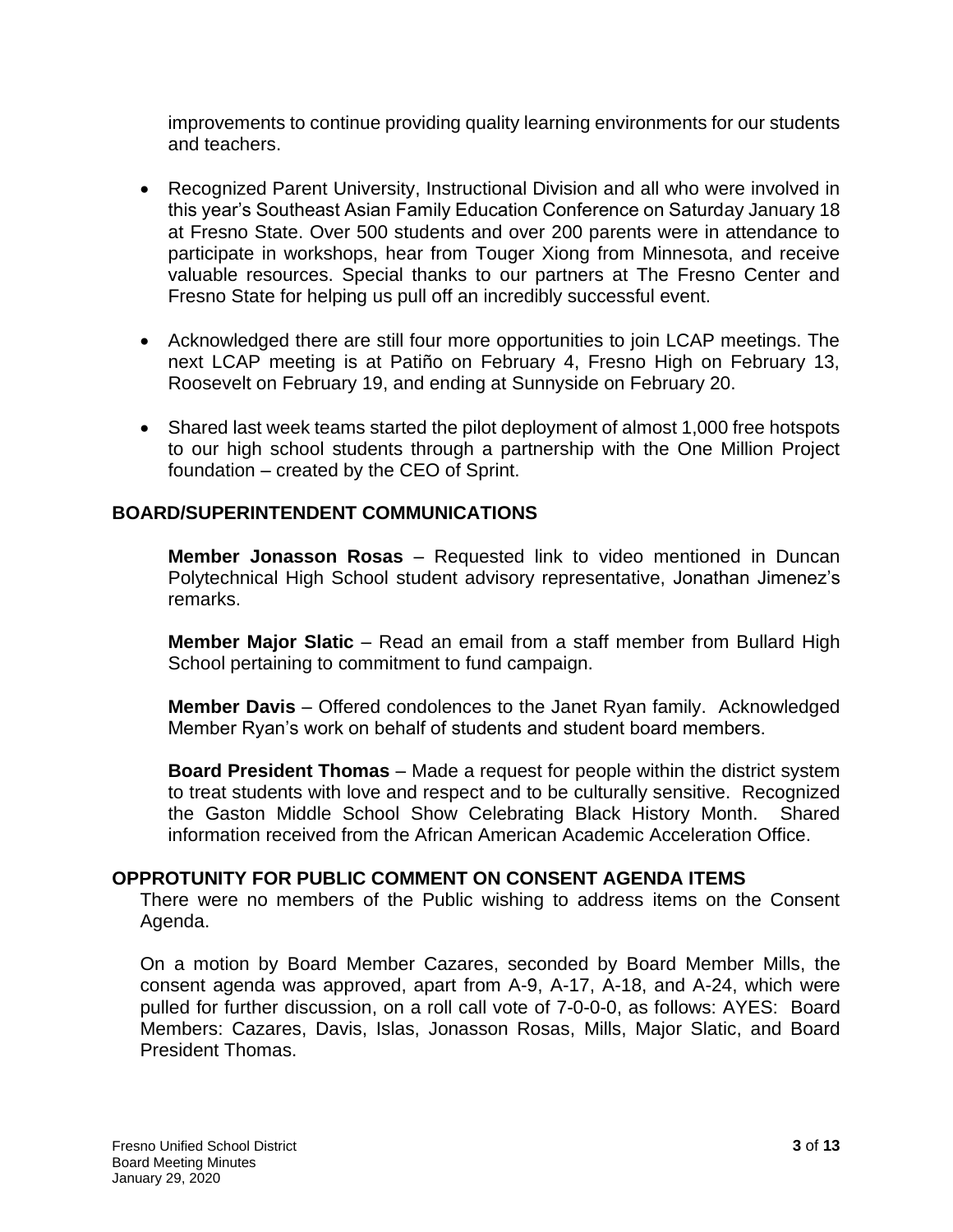# **A. CONSENT AGENDA**

#### **A-1, APPROVE Personnel List APPROVED as recommended**, the Personnel List, Appendix A, as submitted.

# **A-2, ADOPT Findings of Fact and Recommendations of District Administrative Board**

**ADOPTED as recommended**, the Findings of Fact and Recommendations of District Administrative Panels resulting from hearings on expulsion and readmittance cases conducted during the period since the January 15, 2020 Regular Board meeting.

# **A-3, APPROVE Minutes from Prior Meeting**

**APPROVED as recommended**, the draft minutes for the January 15, 2020 Regular Board Meeting.

# **A-4, ADOPT Resolution Proclaiming the Month of February 2020 as African American History Month**

**ADOPTED as recommended**, a resolution proclaiming the month of February 2020 as African America History Month. All schools are encouraged to celebrate the contributions of African Americans throughout the month of February through the use of curricular materials and other school-related activities.

## **A-5, ADOPT Resolution Proclaiming the Month of February as Career Technical Education Month**

**ADOPTED as recommended**, a Resolution proclaiming February as Career Technical Education (CTE) month. Fresno Unified would like to highlight the accomplishments of the thousands of students participating in CTE programs across the district and recognize the dedication and leadership of the many district teachers and staff and business partners that are helping connect students to the world of work and develop the character and competencies for workplace success.

## **A-6, ADOPT Resolution Proclaiming February 3 – 7, 2020 as National School Counseling Week**

**ADOPTED as recommended**, a Resolution proclaiming February 3 – 7, 2020 as National School Counseling Week. Fresno Unified would like to highlight the work of the over 100 dedicated school counselors who support students' academic, career, and personal-social development at all secondary schools.

## **A-7, ADOPT Resolution in Support of Proposition 13: Public Preschool, K-12, and College Health and Safety Bond Act of 2020**

**ADOPTED as recommended**, a resolution in support of Proposition 13 which would authorize \$15 billion for school and college facilities in California, including \$9 billion for preschool and K-12 schools, \$4 billion for universities, and \$2 billion for community colleges.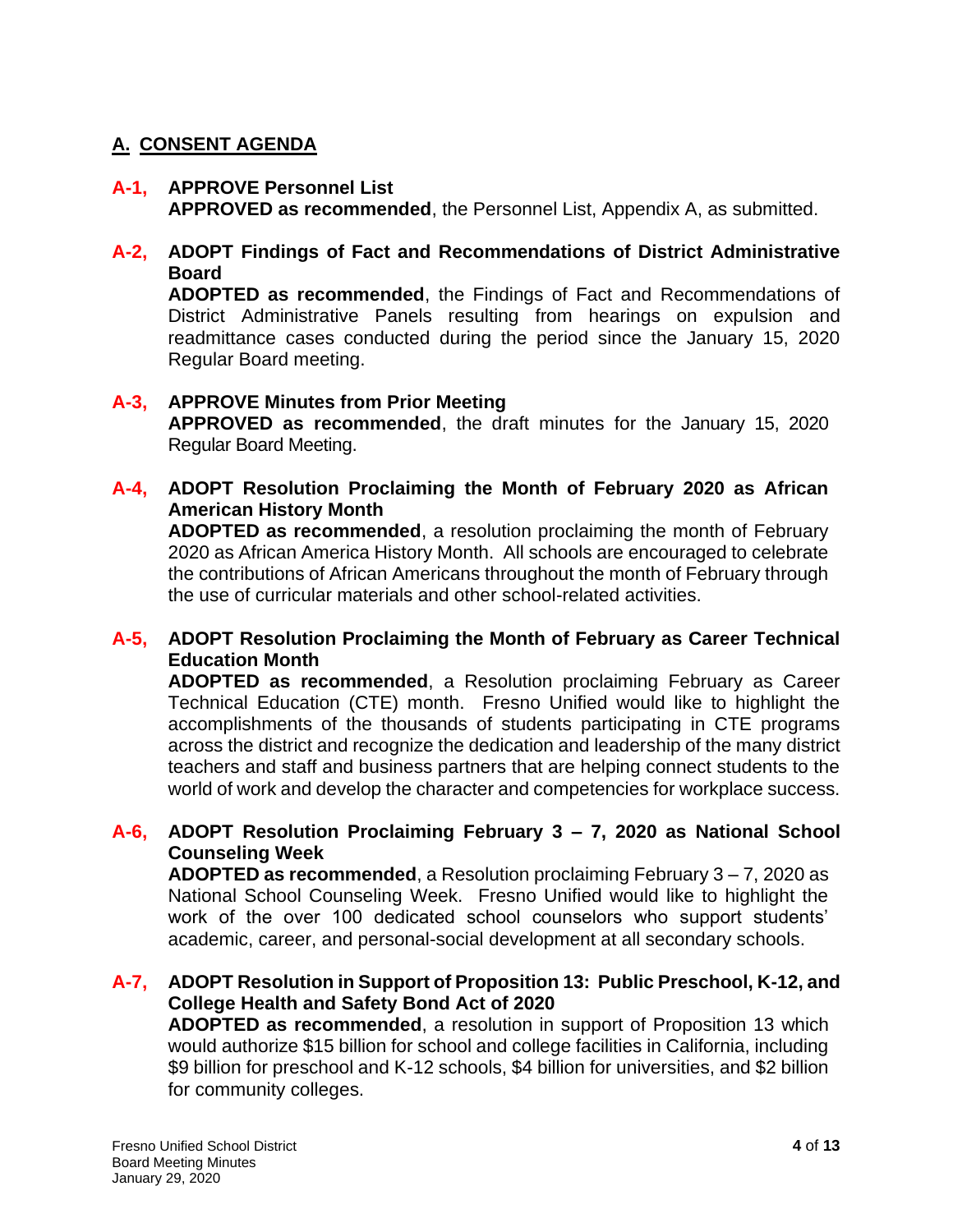#### **A-8, ADOPT Resolutions Delineating Authorized District Agents to Sign on Behalf of Fresno Unified School District**

**ADOPTED as recommended**, Resolutions 19-31 through 19-36 presented for adoption to update authorized officials to sign various business transactions on behalf of Fresno Unified School District. These resolutions will be effective for the period beginning January 29, 2020, until revoked or superseded.

**A-9, APPROVE Agreement with Clinica Sierra Vista to Operate School Health and Wellness Centers at Addams Elementary School and Gaston Middle School APPROVED as recommended**, an agreement with Clinica Sierra Vista (CSV) to operate school health centers at Addams Elementary School and Gaston Middle School. Consistent with Board direction, this agreement replaces and supersedes the February 8, 2017 master affiliation agreement with CSV to provide health centers at six schools. The 2017 agreement envisioned a partnership between CSV and Valley Children's Healthcare (VCH), with VCH providing capital funding for health center facilities. However, that partnership did not come to fruition and CSV is unable to provide facilities beyond the one it built at Addams Elementary School, targeted to open in February 2020. CSV has operated the Gaston Middle School health center since it opened in 2014. School-based health centers are an effective way to provide students with access to primary medical and behavioral healthcare services.

For the record, there were questions/comments from Board Members to address Agenda Item A-9. A summary is as follows: Requested projected date in February for opening of the Health Center at Addams Elementary School. Requested clarification on the building inspection for the Addams site. Requested information on timelines pertaining to other health-based centers. Chief Executive Officer of Clinica Sierra Vista Brian Harris and Chief Operations Officer Karin Temple were available to provide clarity.

On a motion by Member Mills, seconded by Member Davis, Agenda Item A-9 was approved by a roll call vote of 7-0-0-0 as follows: AYES: Board Members: Cazares, Davis, Islas, Jonasson Rosas, Mills, Major Slatic and Board President Thomas.

## **A-10, APPROVE Award of Request for Qualifications 20-08, Health and Wellness Services**

**APPROVED as recommended**, Request for Qualifications (RFQ) 20-08, to establish a pool of qualified providers to build/lease and operate/provide healthcare services at selected district schools. The RFQ process was conducted consistent with Board direction to continue implementation of health and wellness centers at selected district schools. Pending approval of the RFQ, the district will enter into negotiations with providers for healthcare facilities/services, with agreements for specific schools to be recommended in the future. School-based healthcare is an effective way to provide students with access to primary physical and behavioral healthcare services.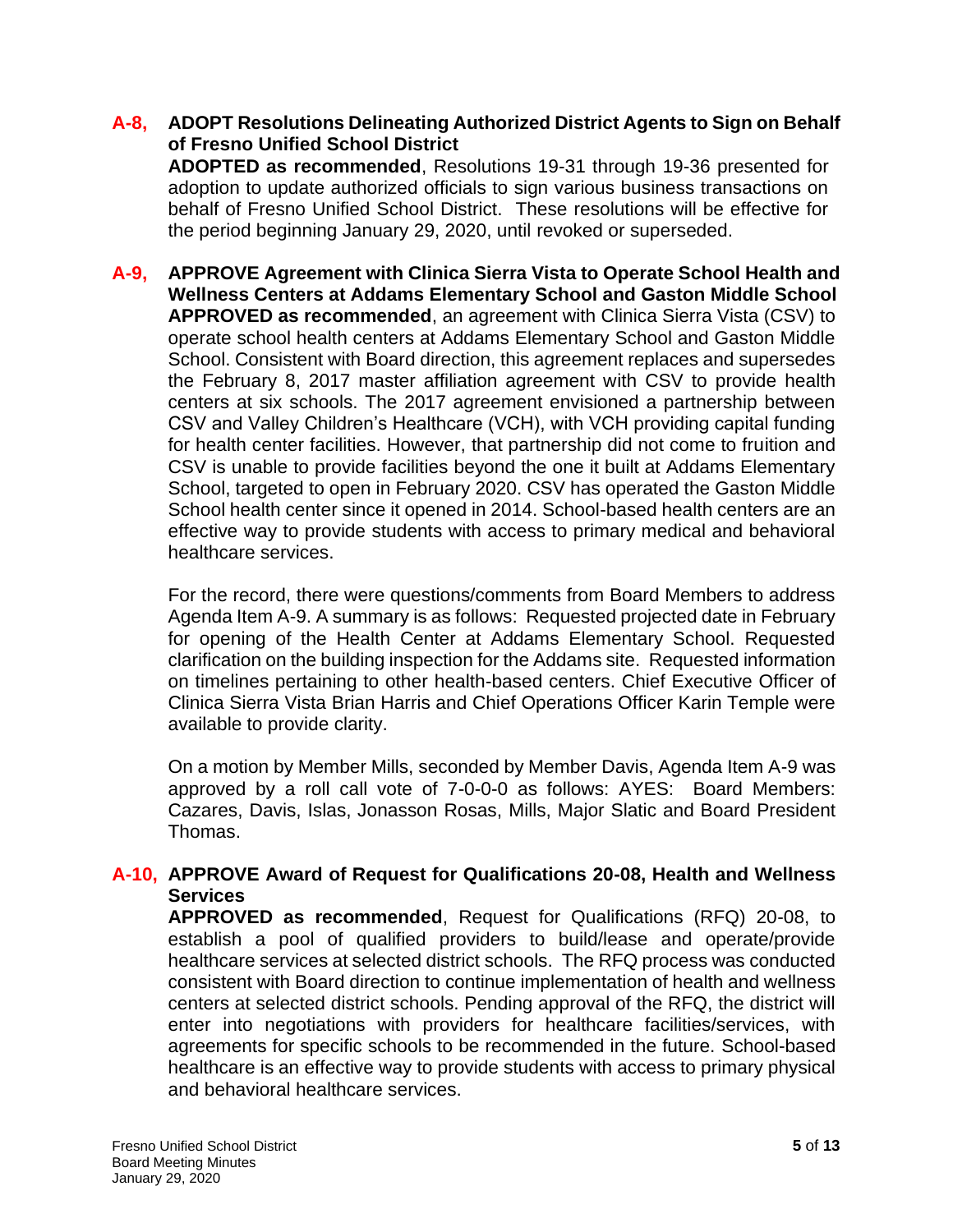Four RFQ responses were received, and three providers are recommended based on extensive evaluation by a multi-department panel: Adventist Health (Roseville, California), Premium Urgent Care (Fresno, California), Valley Children's Healthcare (Madera, California)**.** 

**A-11, APPROVE Grant Application to the California Department of Education for the 2020-21 Workforce Innovation and Opportunity Act, Title II: Adult Education and Family Literacy Act**

**APPROVED as recommended**, a renewal grant application to the California Department of Education for the 2020-21 Workforce Innovation and Opportunity Act, Title II: Adult Education and Family Literacy Act.

**A-12, APPROVE Independent Contractor Services Agreement with Family Foundations**

**APPROVED as recommended**, an agreement with Family Foundations, in the amount of \$53,900. This agreement will allow Family Foundations to provide onsite educationally related mental health services to students per their Individualized Education Plan.

**A-13, APPROVE Revision to the Classified Management 215 Monthly Salary Schedule for the Physical Therapist Position**

**APPROVED as recommended**, the Revised Classified Management 215 Monthly Salary Schedule with placement for the position of Physical Therapist. The Physical Therapist position and job description were ratified on December 18, 2019.

## **A-14, APPROVE Revision to the Classified Hourly Salary Schedule for the Licensed Vocation Nurse Position**

**APPROVED as recommended**, the revised Classified Hourly Salary Schedule with placement for the position of Licensed Vocation Nurse (LVN) from G-37 to G-39. This placement is in accordance with the Memorandum of Understanding between the Fresno Unified School District and the California School Employees Association Chapter 125 White Collar (CSEA) dated September 30, 2019, and ratified by CSEA on November 4, 2019, regarding modification of the salary grade of the classification based on the results of the class compensation study for the LVN classification conducted by the district.

**A-15, APPROVE Award of Request for Qualifications 20-09, High School Security Camera Assessment Consultant**

**APPROVED as recommended**, Request for Qualifications (RFQ) 20-09, for an assessment of security cameras on high school campuses by a safety and security specialist.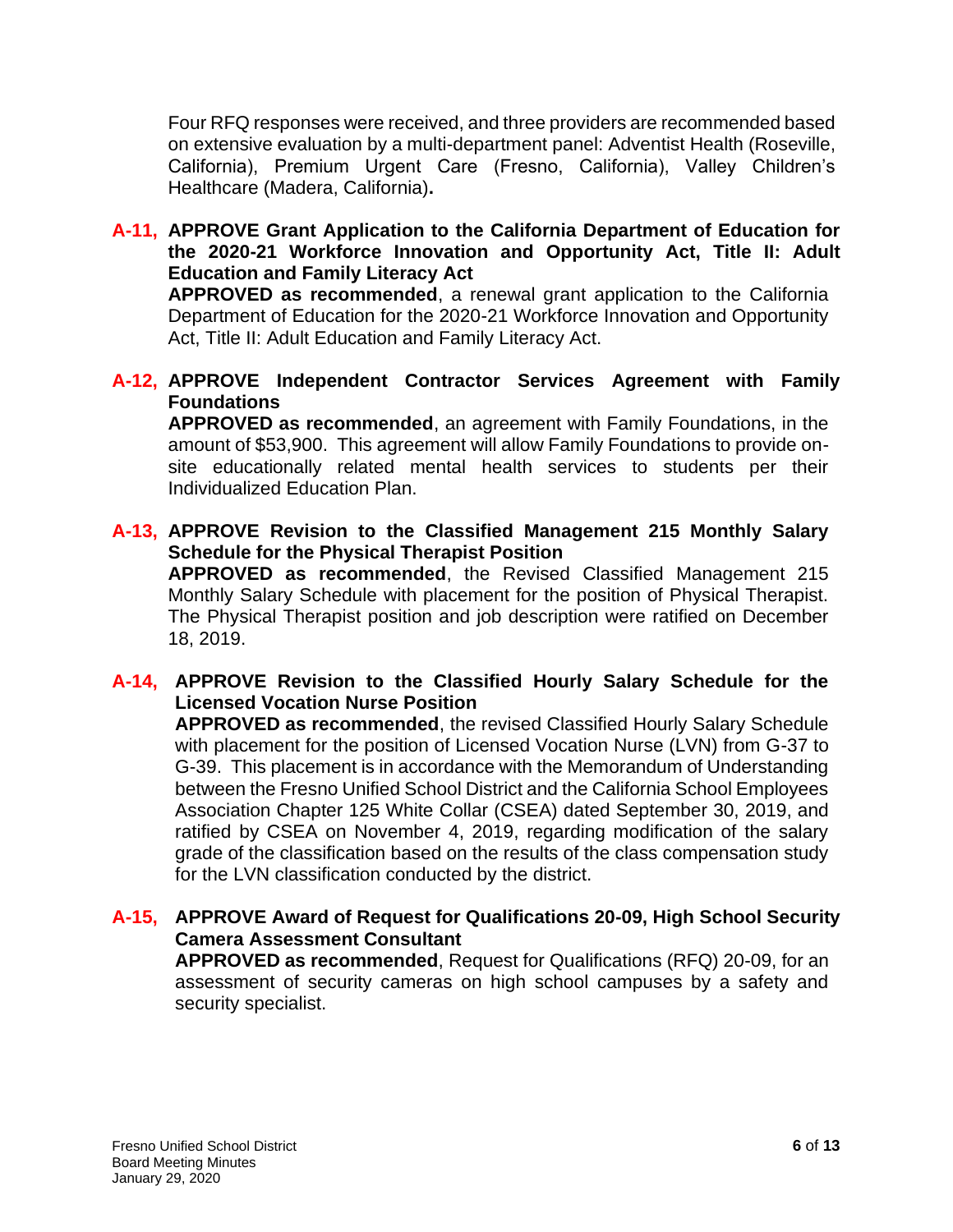The assessment will proactively help inform future district investment by providing recommendations to enhance the safety plan for interior, exterior and perimeter security control including identifying areas of critical coverage, potential placement of additional security cameras, staffing required to maintain security/safety programs, and possible equipment improvements. Evaluation will include site specific research, data collection, and predictive analytics to establish protocols for monitoring critical campus locations.

- **A-16, APPROVE Award of Bid 20-15, Viking Elementary School Portable Classroom and Restroom Infrastructure APPROVED as recommended**, information on Bid 20-15, to provide infrastructure and utility connections for six modular buildings (five classrooms and one restroom) at Viking Elementary School. The project also includes a new fire hydrant, play courts, fencing with gates, and parking improvements for increased accessibility, security and improved campus operations. Two classrooms are needed to accommodate projected enrollment, and the restroom is needed to support early learning classrooms. In addition, the project will replace three aging portables with updated classrooms. Staff recommends award to the lowest responsive, responsible bidder: BVI Construction, Inc. (Fresno, California) \$1,159,000.
- **A-17, APPROVE Award of Request for Proposals 20-16, Fresh Bread Products APPROVED with amendment**, Request for Proposals (RFP) 20-16, to establish fixed pricing for fresh bread products served in the district's school meal programs including hamburger and hot dog buns, sandwich bread, dinner rolls, and English muffins. The RFP process allows for multiple factors (including alignment with the Good Food Purchasing Program) to be considered in addition to price, to identify the best value vendor for the district. The recommended vendor will provide daily deliveries to the Nutrition Center and middle/high schools from its Fresno distribution depot using 28 trucks operated by local employees. The agreement is for a one-year term with the option to extend for two additional one-year periods. Based on review, staff recommends award of Aggregate 1 and Aggregate 2 to the best value vendor: Bimbo Bakeries USA (Rocklin, California) \$559,625 (estimate).

For the record, there were questions/comments from Board Members to address Agenda Item A-17. A summary is as follows: Requested an assessment on quality and nutrition of products. Requested information pertaining to vegan and gluten free options. Requested clarification on local procurement. Recommended the use of consumer feedback. Executive Director Jose Alvarado and Chief of Operations Karin Temple were available to provide clarity.

On a motion by Member Jonasson Rosas with an amendment to include student feedback, seconded by Member Islas, Agenda Item A-17 was approved by a roll call vote of 7-0-0-0 as follows: AYES: Board Members: Cazares, Davis, Islas, Jonasson Rosas, Mills, Major Slatic and Board President Thomas.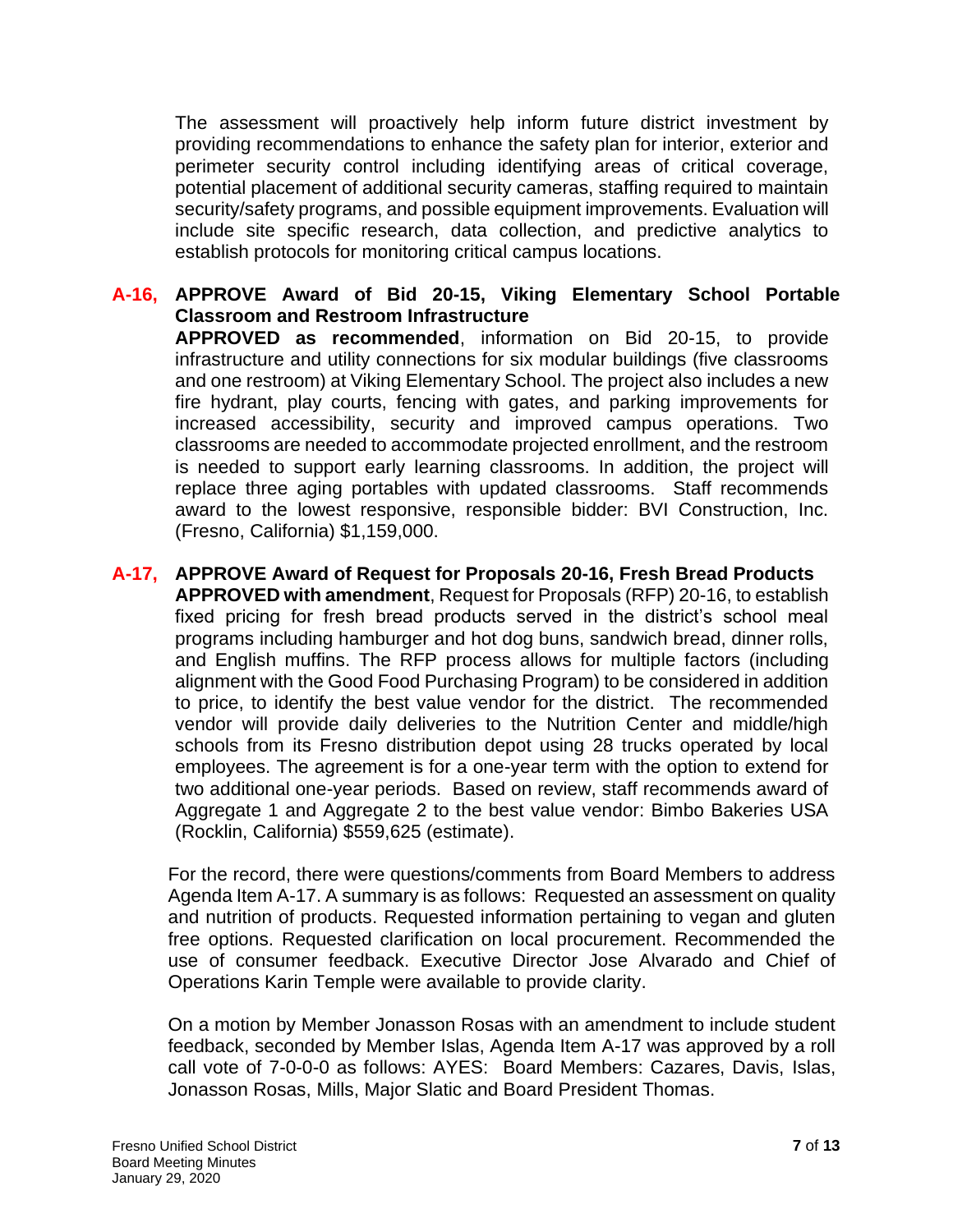#### **A-18, APPROVE Award of Bid 20-17, Disposable Meal Trays**

**APPROVED as recommended**, Bid 20-17, to establish fixed pricing for disposable meal trays used for the district's lunch and breakfast programs. Going forward, Food Services will evaluate the feasibility of converting from disposable plastic meal trays to compostable trays. The agreement is for a oneyear term with the option to extend for two additional one-year periods. Staff recommends the Oliver Packaging and Equipment Co. bid be rejected as nonresponsive, and award to the lowest responsive, responsible bidder: Revere Packaging (Sacramento, CA) \$1,488,570.

For the record, there were questions/comments from Board Members to address Agenda Item A-18. A summary is as follows: Requested information pertaining to rejection of a bid. Executive Director Edward Collins and Chief Operations Officer Karin Temple were available to provide clarity.

On a motion by Member Islas, seconded by Board Clerk Davis, Agenda Item A-18 was approved by a roll call vote of 7-0-0-0 as follows: AYES: Board Members: Cazares, Davis, Islas, Jonasson Rosas, Mills, Major Slatic and Board President Thomas.

## **A-19, APPROVE Budget Revision No. 3 for Fiscal Year 2019/20**

**APPROVED as recommended**, Budget Revision No. 3 for fiscal year 2019/20. Periodic updates to the district's budget are presented to the Board of Education for approval. Budget Revision No. 3 includes adjustments for updated information and necessary adjustments to support the acceptance of various grant awards.

#### **A-20, APPROVE Proposed Revisions for Board Policies**

**APPROVED as recommended**, proposed revisions for one Board Policy (BP) 5125 Student Records. These revisions meet the legal mandates recommended by the California School Boards Association and the California Department of Education's Federal Program Monitoring requirements and best practices.

#### **A-21, DENY Claim GL19-0701-4508**

**DENIED as recommended**, Claim for Damages by Maurin Construction Corp., case GL19-0701-4508.

## **A-22, RATIFY Grant Funds from NewSchools Venture Fund to Underwrite Planning Activities for the EF+ Math Program**

**RATIFIED as recommended**, a grant award from NewSchools Venture Fund that will provide the Office of African American Academic Acceleration (A4) \$90,000 as part of their Advance Education Research & Development Fund EF+Math Program.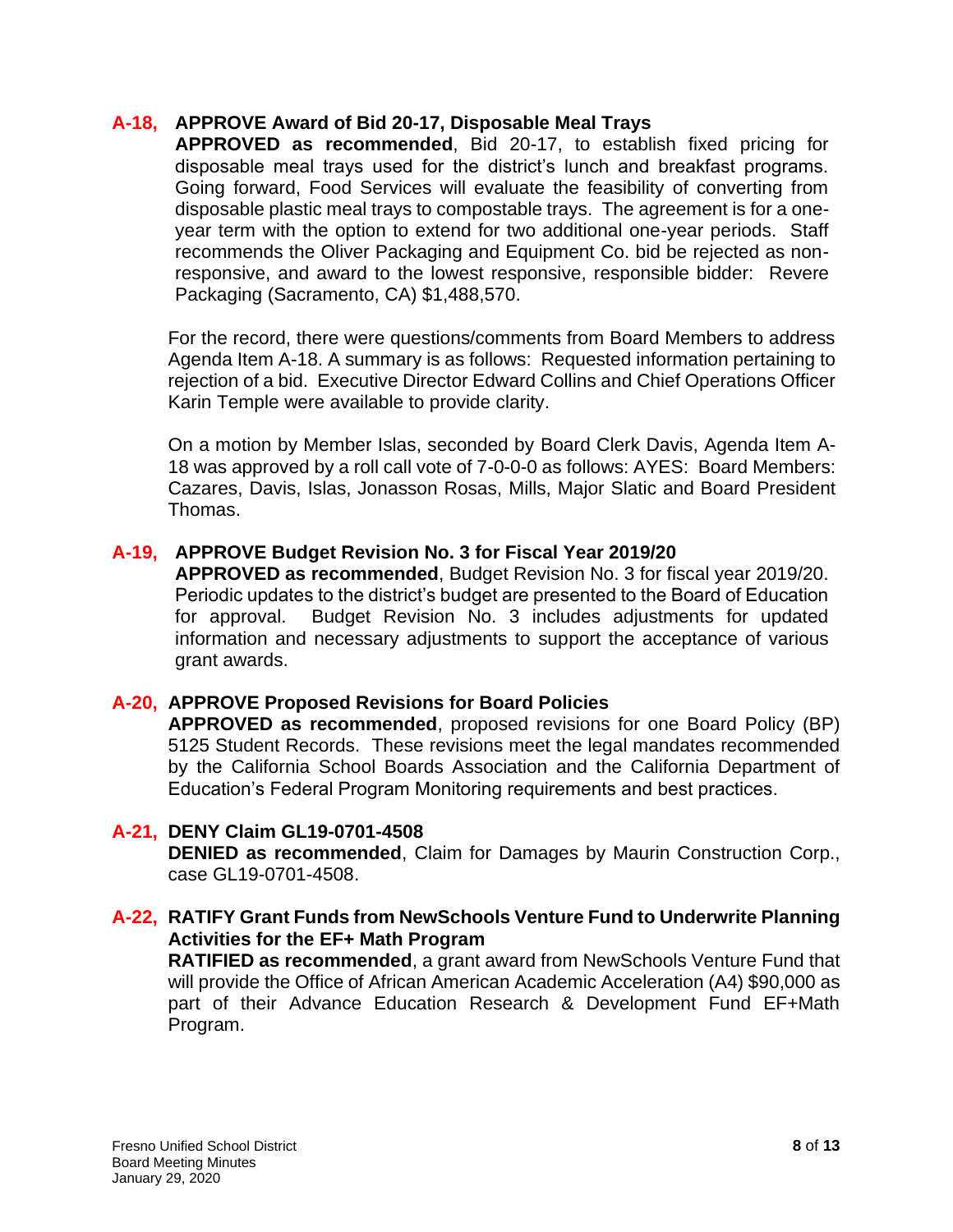#### **A-23, RATIFY Agreement with Shift3 Technologies**

**RATIFIED as recommended**, an agreement with Shift3 Technologies in the amount of \$50,000, for the period July 1, 2019 through June 30, 2020. This scope of work covers the current understanding concerning the Fresno Unified School District State Dashboard and community insight tool. The dashboards will statically display Fresno Unified School District data, provided by the district into a mobilefirst single page web application. The application will represent statistics that have been determined as crucial, in graphic representations designed in conjunction between Fresno Unified School District and Shift3 Technologies.

## **A-24, RATIFY Community Engagement Agreement with Manchester Center**

**RATIFIED as recommended**, an agreement to continue existing services with Omninet Properties Manchester Center LLC and Fresno Unified. The electronic billboard off Freeway 41 and Shields has previously been utilized to message key district initiatives such as back to school safety, responsible social media usage, dangers of vaping, free winter meals, hiring fairs and the Local Control and Accountability Plan (LCAP) workshops. The agreement is August 1, 2019 – June 30, 2020.

For the record, there were questions/comments from Board Members to address Agenda Item A-24. A summary is as follows: Expressed concerns pertaining to lighted advertisement that is ruining the skyline of Fresno.

For the record the first report of vote for Agenda Item A-24 was incorrect. The correct report is as follows: On a motion by Board Clerk Davis, seconded by Board Member Jonasson Rosas, Agenda Item A-24 was approved by a roll call vote of 4-2-1-0 as follows: AYES: Board Members: Davis, Jonasson Rosas, Mills, Major Slatic. NOES: Board Members: Cazares and Islas. ABSTAINED: Board President Thomas.

# **A-25, RATIFY Change Order for the Project Listed Below**

**RATIFIED as recommended**, Change Order for the following project: Bid 18-41 Section A, McLane High School Athletic Fields Improvements. Change Order 1 presented for ratification: \$153,588.

# **UNSCHEDULED ORAL COMMUNICATION**

**Lacy Clark** – Spoke regarding parking at Sunset Elementary.

**Erica Reyes –** Spoke regarding parking at Sunset Elementary.

**JePahl White –** Spoke regarding the need to create a safe and healthy environment for students.

**Stacy Williams –** Spoke regarding the need to create a safe and healthy environment for students.

**Abre Conner** – Spoke regarding the need for culturally responsive curriculum.

**Debbie Darden** – Spoke regarding an incident in an eleventh-grade class at Roosevelt and the need for cultural competency.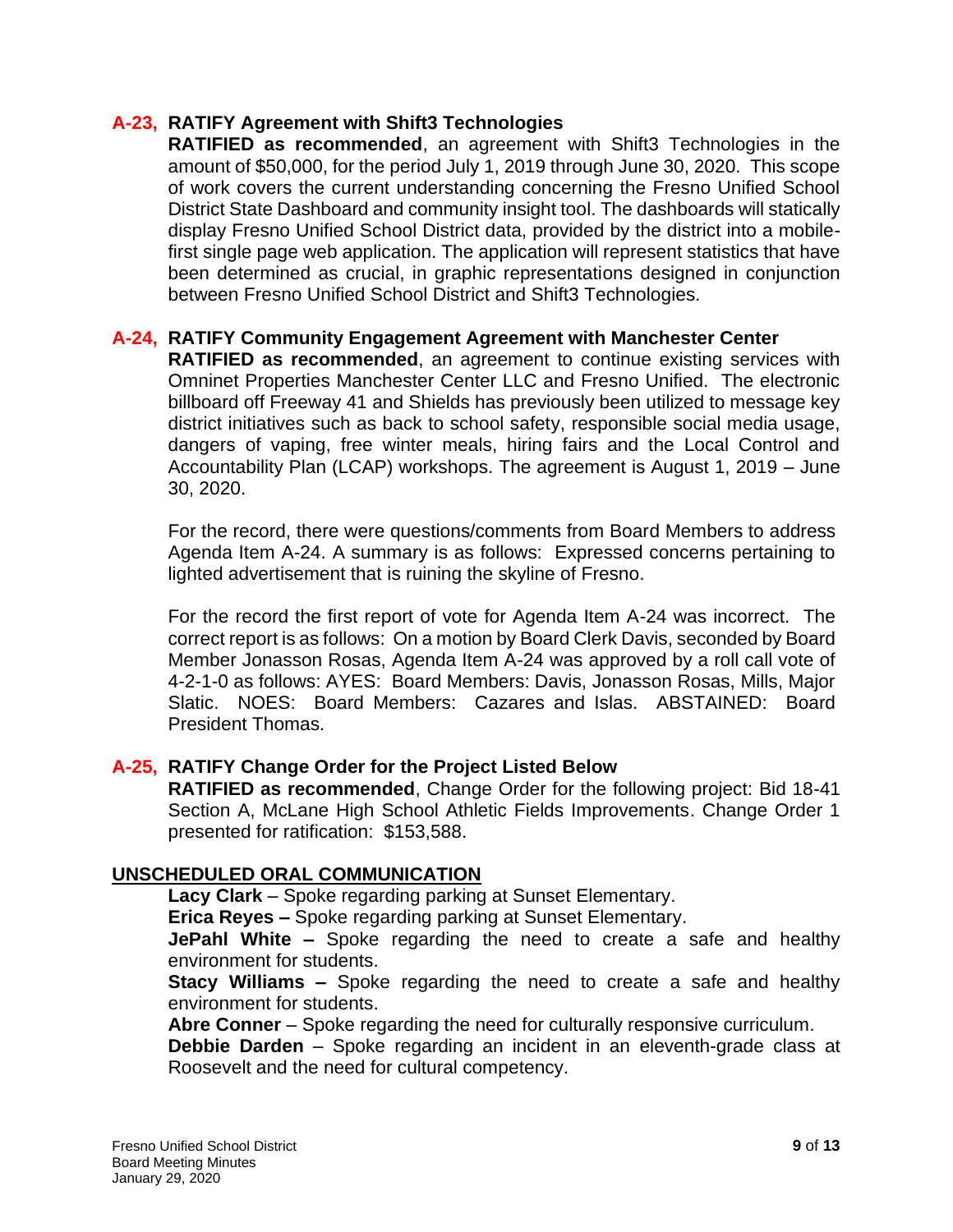**Bob Mitchell** – Spoke in response to a letter from the Executive Board of the Fresno Teachers Association.

**Elisha Henderson** – Spoke to concerns regarding bullying related to an incident at Roosevelt.

**Gary Gosset** – Spoke regarding parking at Sunset Elementary.

#### **B. CONFERENCE/DISCUSSION AGENDA**

**B-26, OPPORTUNITY for PUBLIC DISCUSSION of the International Association of Machinists and Aerospace Workers initial proposal to the Fresno Unified School District for the 2019-2022 Successor Agreement**

In accordance with Government Code 3547, all initial proposals of the exclusive representative shall be presented at a public meeting of the public-school employer, and thereafter shall be public record. Included in the Board binders is the International Association of Machinists and Aerospace Workers 2019-2022 initial proposal to the Fresno Unified School District presented at the January 15, 2020 meeting of the Board of Education and returned to this agenda for a formal presentation, public discussion and acknowledgement of receipt.

For the record, no action was required for this item.

**B-27, OPPORTUNITY for PUBLIC DISCUSSION and ADOPTION of the Fresno Unified School District Initial Proposal to the International Association of Machinists and Aerospace Workers for the 2019-2022 Successor Agreement** In accordance with Government Code 3547, all initial proposals of the publicschool employer shall be presented at a public meeting of the public-school employer, and thereafter shall be public record. Included in the Board binders is the Fresno Unified School District initial proposal to the International Association of Machinists and Aerospace Workers, for the 2019-2022 Successor Agreement presented at the January 15, 2020 meeting of the Board of Education and returned to this agenda for a formal presentation, public discussion and Board adoption. The Superintendent recommends adoption. Fiscal impact: There is no fiscal impact to the district at this time. Contact person: Paul Idsvoog, telephone 457- 3548.

On a motion by Board Clerk Davis, seconded by Member Islas, Agenda Item B-27 was adopted by a roll call vote of 5-0-0-2 as follows: AYES: Board Members: Davis, Islas, Mills, Major Slatic and Board President Thomas. ABSENT: Board Members Cazares and Jonasson Rosas.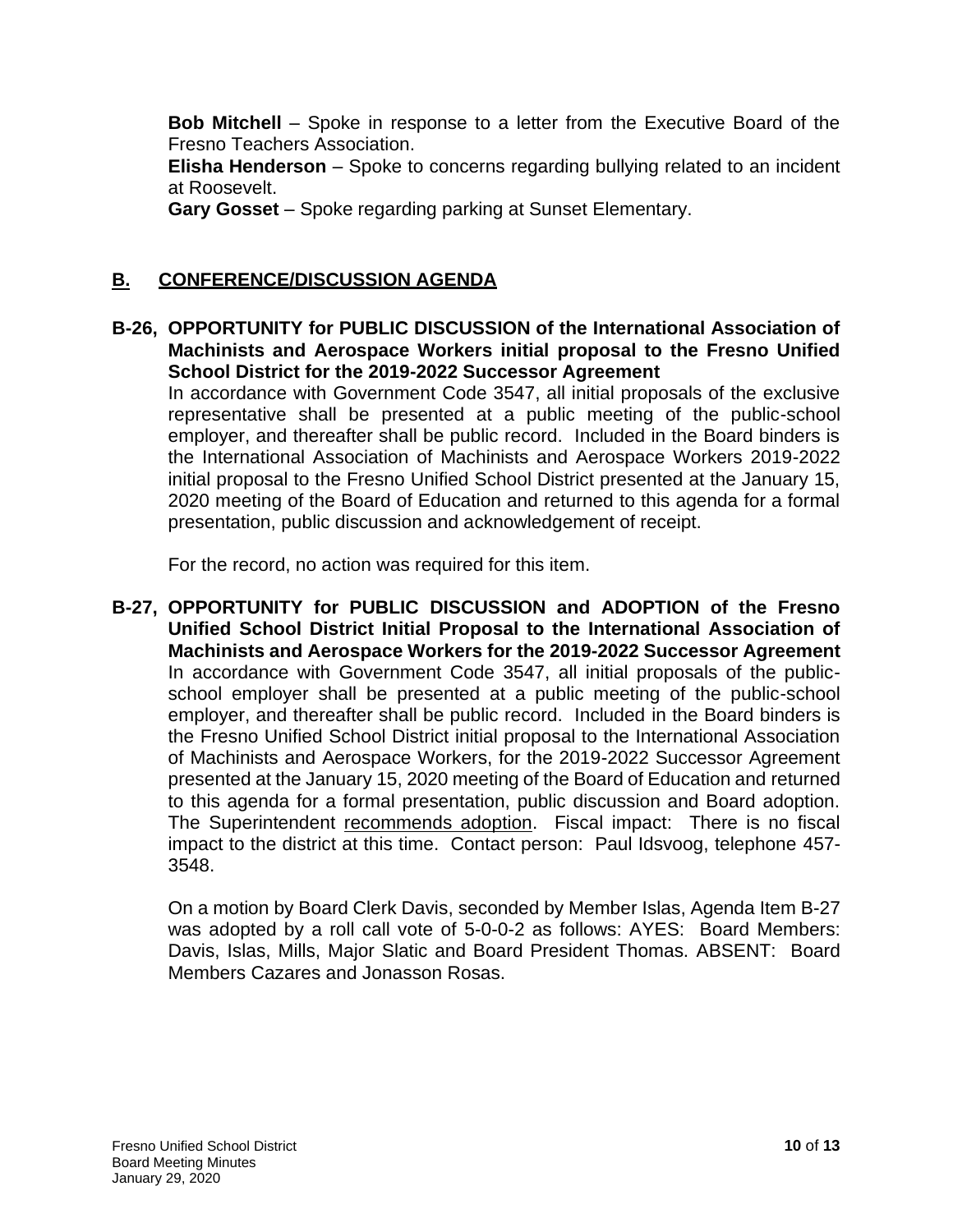#### **B-28, DISCUSS and ADOPT Proposed Academic Calendars for 2020/21 and 2021/22**

Included in the Board binders for discussion and adoption are the proposed academic calendar options for the 2020/21 and 2021/22 school years for Fresno Unified School District. The recommended calendar option is A. Option A academic calendars were unanimously preferred by every stakeholder group including community, parents, labor partners, and student advisory board. Please note, the 2021/22 calendar replicates the format of the 2020/21 calendar. The Superintendent recommends adoption. Fiscal impact: There is no fiscal impact to the district at this time. Contact person: Kim Mecum, telephone 457-3731.

On a motion by Member Jonasson Rosas, seconded by Board Clerk Davis, Agenda Item B-28 was adopted by a roll call vote of 6-0-0-1 as follows: AYES: Board Members: Davis, Islas, Jonasson Rosas, Mills, Major Slatic and Board President Thomas. ABSENT: Board Member Cazares.

#### **B-29, PRESENT and DISCUSS 2018/19 Measure Q and Measure X Annual Report**

The Measure Q and Measure X Annual Report for the period July 1, 2018 - June 30, 2019 is included in the Board binders and will be presented on behalf of the Citizens' Bond Oversight Committee (CBOC). The purpose of the CBOC, per its Bylaws, *"is to inform the public at least annually concerning the expenditure of proceeds of the bond which were approved by the voters at an election held on November 2, 2010 (the Measure Q Bonds) and proceeds of the bonds which were approved by the voters at an election held on November 8, 2016 (the Measure X Bonds).* The duties of the CBOC are to review the quarterly bond expenditure reports produced by the district's independent accountant, and present an annual report indicating the district's compliance with the Constitution of the State of California.

For the record, no action was required for this item.

For the record, Board Members had questions/comments pertaining to B-29. A summary is as follows: Request for staff to provide board members opportunities for input prior to bidding. Requested information on the repurposing of memorabilia at Sunnyside. Requested clarification on the use of the McLane Stadium. Expressed the importance of trees at campuses. Chief Operations Officer Karin Temple was available to provide clarity.

#### **B-30, PRESENT and DISCUSS the 2020/21 Strategic Budget Development**

At the January 15, 2020, Board of Education meeting the 2020/21 Governor's Proposed Budget and the District's preliminary strategic budget development were discussed. On January 29, 2020, staff and the Board will continue budget development discussions.

For the record, no action was required for this item.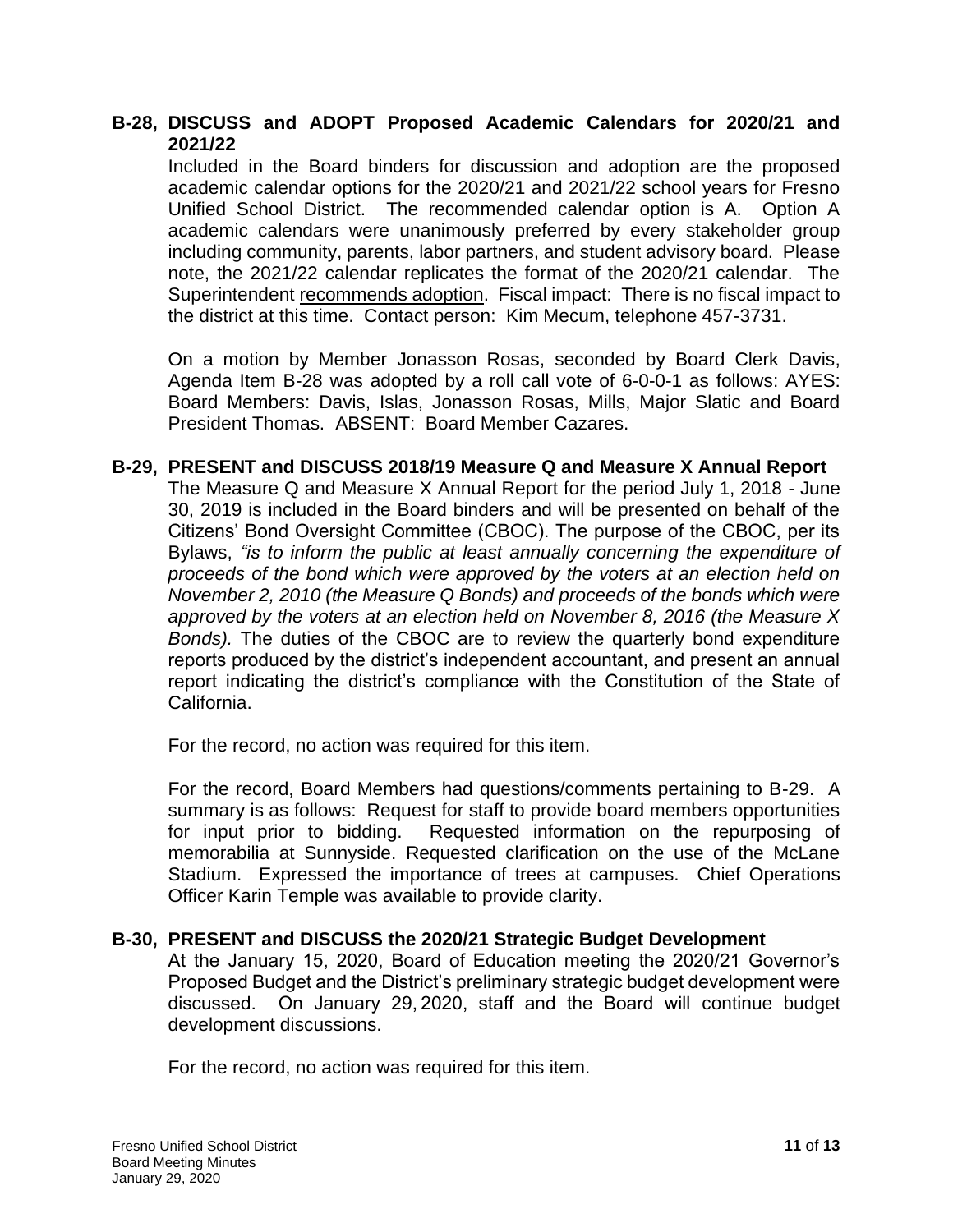For the record, Board Members had questions/comments pertaining to B-30. A summary is as follows: Requested information pertaining to the opportunity to hire school psychologists. Requested clarification on definition of *opportunity schools* and *transfers out*. Requested board communication pertaining to opportunity schools. Requested information pertaining to opportunity for vice principal staffing at each elementary. Requested clarification pertaining to designated schools and additional FTE and how district will support if site is not added as a designated school. Requested clarification pertaining to additional custodial FTE for physical education. Requested clarification pertaining to cost of law enforcement. Requested clarification to resources dedicated to the district's arts program. Requested information on where requests can be built into the budget process. Deputy Superintendent/CFO Quinto and Executive Directors Kelstrom and Danisi were available to provide clarity.

# **C. RECEIVE INFORMATION & REPORTS**

**C-31, RECEIVE the California School Employees Association, Chapter 125 2020-2021 Initial Proposal to the Fresno Unified School District RECEIVED**, the California School Employees Association, Chapter 125 2020- 2021 initial proposal to the Fresno Unified School District. In accordance with Government Code 3547, all initial proposals of the exclusive representative shall be presented at a public meeting of the public-school employer, and thereafter shall be public record. Fiscal impact: There is no fiscal impact to the district at this time. Contact person: Paul Idsvoog, telephone 457-3548.

**C-32, RECEIVE the Fresno Unified School District 2020-2021 Initial Proposal to the California School Employees Association, Chapter 125 RECEIVED**, the Fresno Unified School District 2020-2021 initial proposal to California School Employees Association, Chapter 125. In accordance with Government Code 3547, all initial proposals of the public-school employers shall be presented at a public meeting of the public-school employer, and thereafter shall be public record. Fiscal impact: There is no fiscal impact to the district at this time. Contact person: Paul Idsvoog, telephone 457-3548.

**C-33, RECEIVE the California School Employees Association, Food Service, Chapter 143 2020-2021 Initial Proposal to the Fresno Unified School District RECEIVED**, the California School Employees Association, Food Service, Chapter 143 2020-2021initial proposal to the Fresno Unified School District. In accordance with Government Code 3547, all initial proposals of the exclusive representative shall be presented at a public meeting of the public-school employer, and thereafter shall be public record. Fiscal impact: There is no fiscal impact to the district at this time. Contact person: Paul Idsvoog, telephone 457-3548.